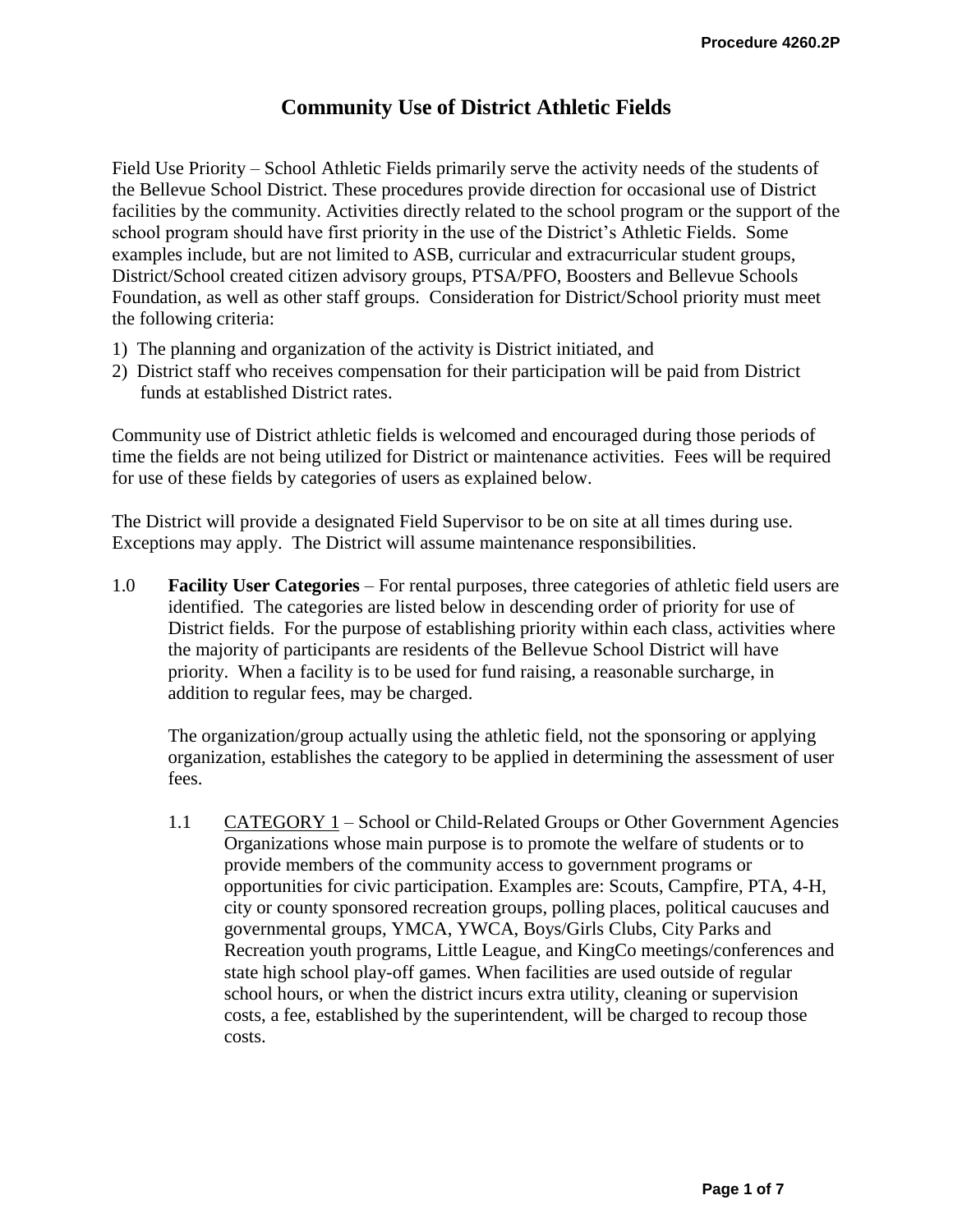Youth organizations engaged in sports activities and using school facilities must provide a statement of compliance with the policies for the management of concussion and head injury in youth sports as required by RCW 28A.600.

- 1.2 CATEGORY 2 Nonprofit Groups Nonprofit groups and organizations may use school facilities for lectures, promotional activities, rallies, entertainment, college courses, or other activities for which public halls or commercial facilities generally are rented or owned. The district will charge a rental rate in excess of costs incurred. Excess charges may be waived when a service club or other nonprofit group is raising funds for charitable purposes. To be granted this exception, the charitable organization must be a recognized  $501(c)3$  organization. Professional fund raisers representing charities must provide evidence that they are registered and bonded by the state of Washington. Such fund-raisers must provide evidence that the charity will receive at least sixty (60) percent of the gross revenues received from the public prior to approval to use the facilities. Nonprofit groups of the kind that in most communities have their own facilities who wish to use district facilities on a regular, but temporary, basis may do so under this rental rate, but for no more than two years and may not average more than twelve hours of use per week. Examples: Churches, lodges, veterans groups, granges, City Parks and Recreation adult programs, community clubs, adult United Way programs, private schools, and public or private colleges and universities, etc.
- 1.3 CATEGORY 3 Commercial Enterprises These include profit-making organizations and business-related enterprises. While the district would prefer these organizations use commercial or private facilities, facilities may be rented for non-regular use at the prevailing rate charged by commercial facilities in the area.

## 2.0 **Applications and Use Permits**

- 2.1 Applications shall be made in writing on the "Stadium and Field Use Application" to the specific school where the field usage is requested. Applications will not be approved for any use that may be in violation of School Board policy or for which satisfactory sponsorship or adequate adult supervision is not provided.
- 2.2 Fields will be scheduled according to the priorities set forth in this procedure. Only completed application forms constitute a request for field usage. For the purpose of establishing priority, forms will be dated and initialed upon receipt. Nonprofit youth groups are required to provide the Bellevue School District with a current IRS "Letter of Nonprofit Determination" or a "Washington State Certificate of Incorporation" indicating a nonprofit status as proof of their nonprofit status. Documentation is to be submitted with the Field Use Application.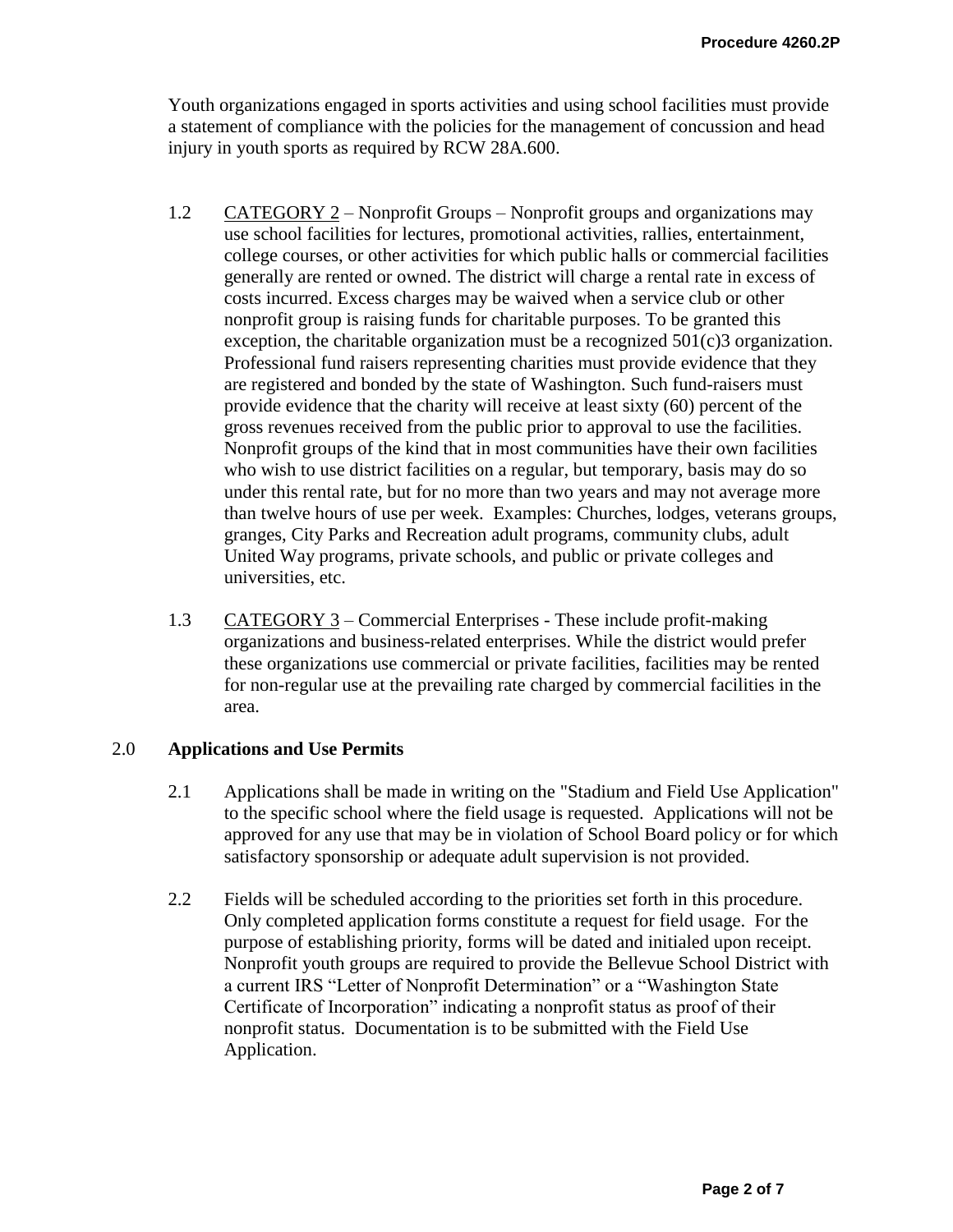- 2.3 Applications for seasonal fields should be received in the designated period prior to each season. All other field applications are to be submitted at least two weeks in advance of the event. Applications shall not be considered officially approved until a written use agreement has been signed by the applicant ("User"), the designated school representative, and/or Facilities department designee. Late applications are discouraged, but may be considered at the discretion of each school. A non-refundable processing fee is required at the time of request for all user groups except Bellevue School District programs and District/School oriented groups.
- 2.4 Fees will be calculated based on user category and length of time requested and/or season. Should District costs exceed the estimate given on the Application/Permit, an adjustment will be made. No adjustment will be made for time requested and not utilized unless written notification of the change is received as specified in paragraph 2.6, 2.7 and 2.8.
- 2.5 The full rental fee shall be paid at least two weeks in advance and in accordance with the fee schedule in effect at the time the application is approved. Failure to pay by the established deadline will result in cancellation of the request. Charges for extra clean-up required by the event, or other additional charges, will be made at the conclusion of the event and shall be paid within 30 days of the billing.
- 2.6 If a scheduled stadium use is changed and/or cancelled, the user shall notify the Athletic Director or designee in writing seventy-two (72) hours in advance of the scheduled change. Modifications to a seasonal application, unless canceled prior to the start will result in no refunds.
- 2.7 If a scheduled non-stadium field use is changed and/or cancelled, the user shall notify Facilities Field Scheduler or designee in writing thirty (30) days in advance of the scheduled change.
- 2.8 To be eligible for a refund or fee adjustment the user must comply with paragraph 2.4 and submit a statement of non-use and/or schedule change (along with a copy of their written use cancellation noted in paragraph 2.6 or 2.7 as appropriate) to the Facilities Use office within three business days following the scheduled use. Exceptions may apply.

## 3.0 **District Cancellations**

- 3.1 The District reserves the right to cancel an approved field use application, if in its sole discretion; such action is deemed to be advisable or necessary. Late scheduled school events, such as tournament play and rescheduled activities supersede this limitation.
- 3.2 In the event of a District cancellation, the District may refund any advance payment, except the non-refundable processing fee, and the user shall have no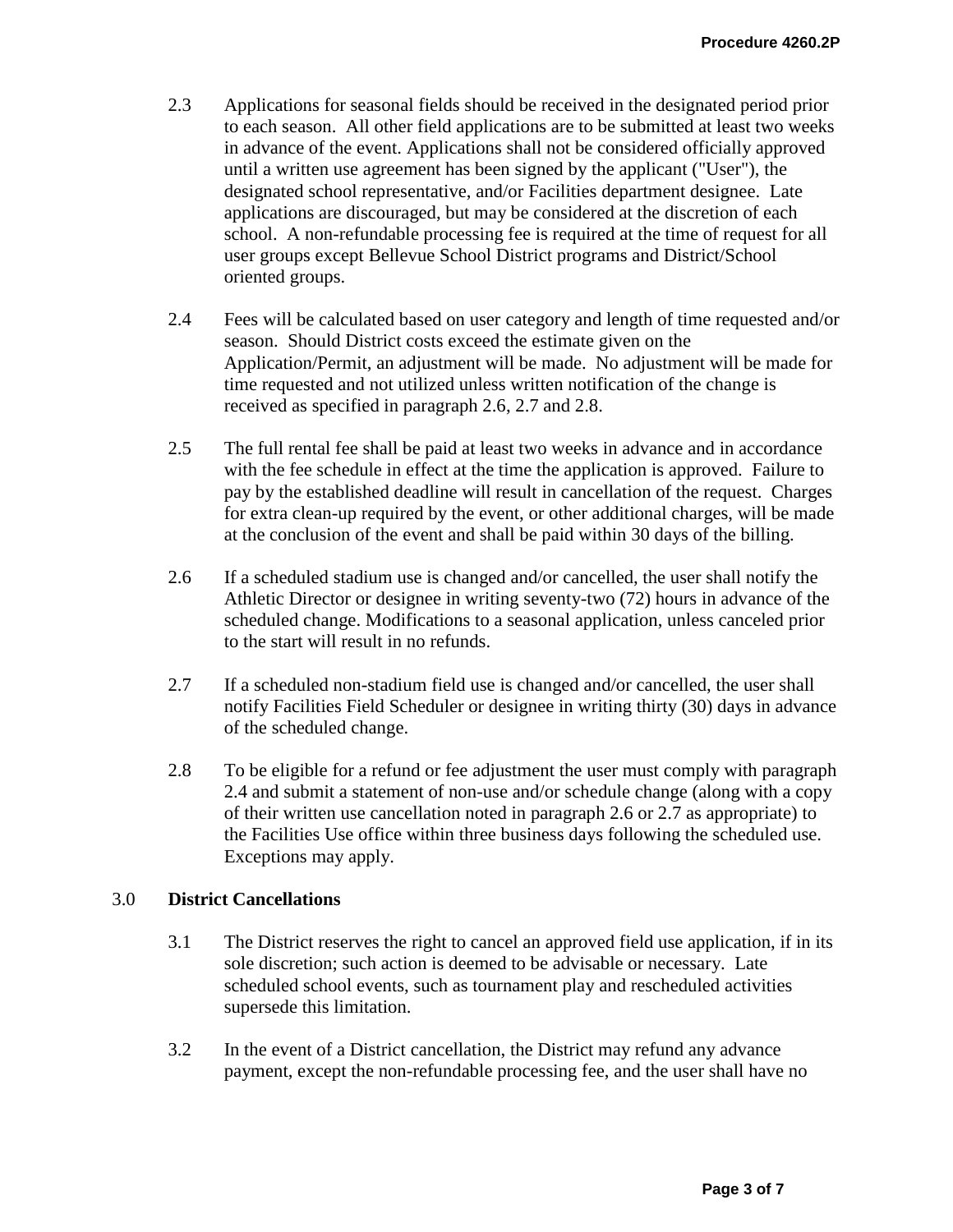claim or right to damages or expenses. The District shall not be liable for damages or losses by the user.

- 3.3 A reasonable effort will be made to reschedule any activity disrupted by an emergency condition, e.g., snow, ice, power outage, etc. The District is under no obligation to reschedule field use that has been disrupted and/or cancelled because of an emergency condition.
- 3.4 In the event an energy crisis initiates power blackouts or "rolling blackouts," the District will not be available for use to community users. The District will refund advance payment, except the non-refundable processing fee, to the user.

#### 4.0 **Equipment and Facilities**

- 4.1 Only those facilities and equipment expressly agreed to in the Stadium and Field Use Application would be available to user.
- 4.2 The use of any equipment must be approved by the school's Field Supervisor who shall be satisfied that a competent operator is in charge of the equipment during use.
- 5.0 **Supervision/Custodial Service** Fees for additional/excessive cleanup will be assessed as required in addition to the basic charges calculated on the application. Fees schedules are updated annually and may be found on-line or at District Offices.

## 6.0 **Field Supervision and Event Management**

- 6.1 Crowd control and event management is the sole responsibility of User, including the payment of all working personnel employed by user for this purpose. Adequate supervisory and security personnel must be provided to conduct the activity safely, with adequate protection for persons and property. The District will provide a designated Field Supervisor to be on site at all times during use. Exceptions may apply.
- 6.2 User must comply with all local police and fire department regulations.
- 6.3 The Field Supervisor will assure that a qualified operator will supervise the use of equipment.
- 6.4 The Field Supervisor will consult with District administration prior to refusal or discontinuance of field use to any group exhibiting inappropriate behavior, not having proper supervision, or violating this procedure.
- 6.5 Organizations must have procedures to conclude contests by the specified ending time. Lack of cooperation in meeting scheduled opening and ending times and/or adherence to the rules and regulations for use of the field may be grounds for denial of use by that group in the future and/or the imposition of additional fees.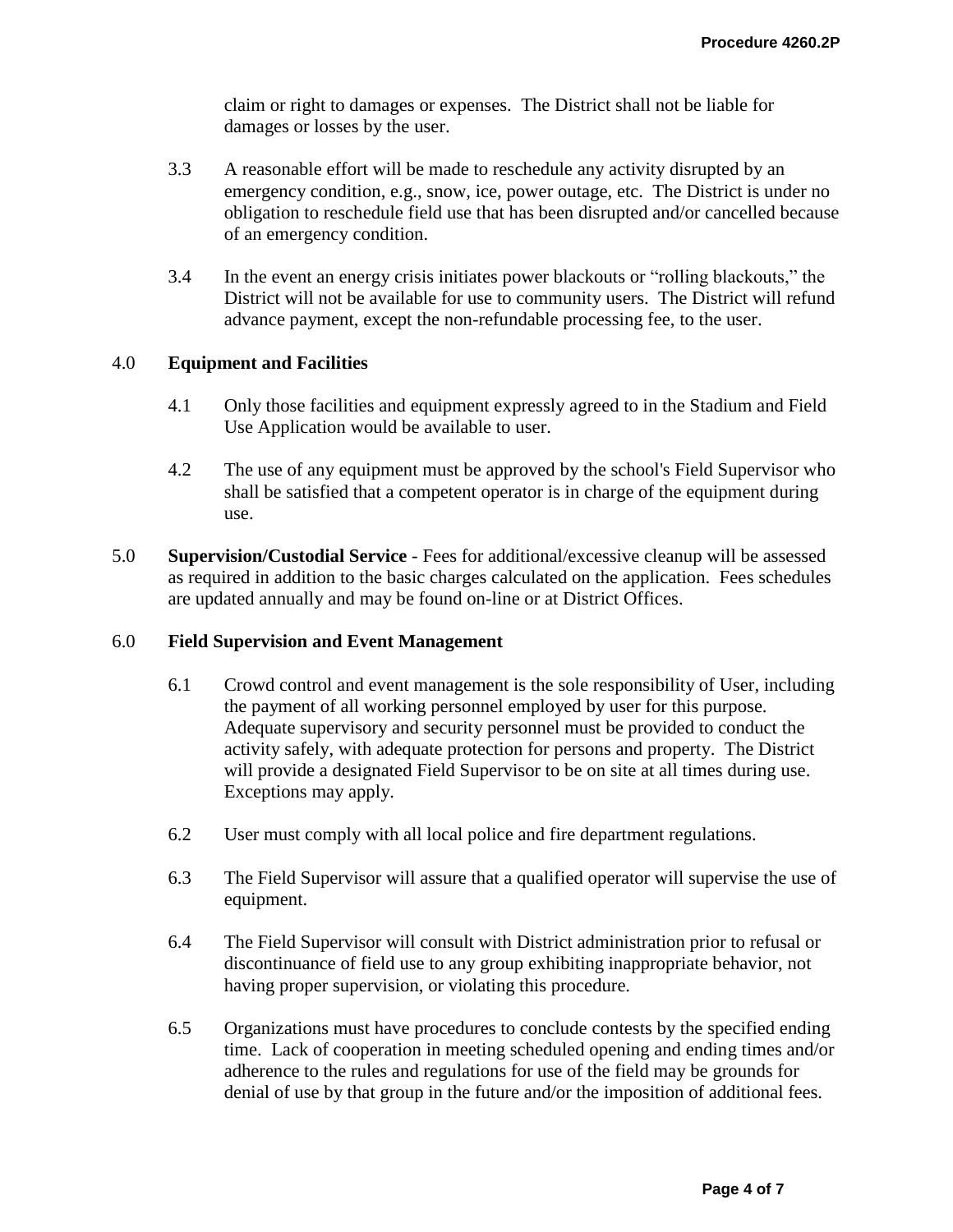- 6.6 District personnel are required to report changes in scheduled activities to the Facility Use Office and the Athletic Director the first regular business day following the change in use.
- 6.7 All approved uses will be scheduled so as to allow adequate set up and take down time between events/uses. Sufficient scheduled times for clean-up and custodial services will be calculated by the Field Supervisor at the time application is approved. Users will ensure the completion of the activity and vacate the premises according to the time requested on the field use application.
- 7.0 **Concessions** The District reserves the right to approve or deny the sale of all concessions, including food and beverages. Each school reserves the right to operate the concession stand. A fee will be assessed for use of the concession stand if not operated by the school. The sale and/or use of tobacco and/or alcohol are prohibited at all times.

8.0 **Field Regulations** - User shall be responsible for the enforcement of the following regulations:

- 8.1 Care of the Synthetic Field/Track:
	- 8.1.1 Participants and officials must wear molded sole shoes or tennis shoes on the artificial turf.
	- 8.1.2 Track spikes are to be limited ¼" in length only and are limited to and for use on the track, runways and high jump aprons.
	- 8.1.3 Substances which may stain the artificial turf or track, such as crepe paper, soft drinks, gum, coffee, Vaseline, candy, etc., must be kept outside the playing area fence. Both shelled seeds and nuts are prohibited.
	- 8.1.4 The use of sharp objects or golf clubs on the artificial turf surface and track is prohibited. Only participants (coaches, players or officials) are permitted on the field. This includes the track and field areas.
	- 8.1.5 Marking or painting on the track, turf or other facility surfaces is prohibited. Movable markers, such as cone and hurdles, are allowed upon receipt of permission from the Athletic Director or designee.
	- 8.1.6 Cheerleaders may use team run-through signs. However, such activity is limited to the blacktop area in the end zone only.

#### 9.0 **General Requirements**

9.1 Only authorized maintenance vehicles are allowed on the track or artificial turf.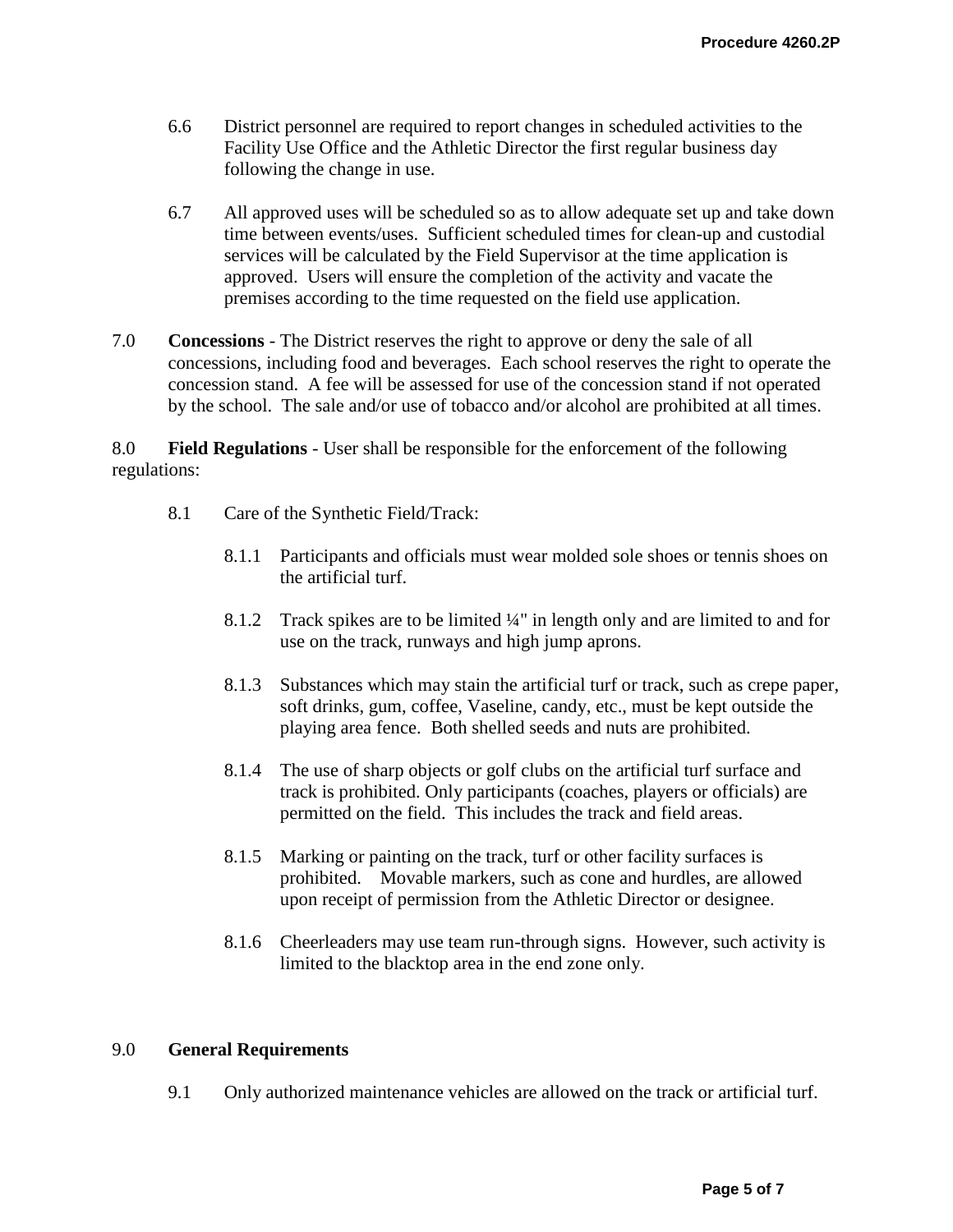- 9.2 Motor bikes are to be parked in the parking lot only.
- 9.3 The following are examples of activities not permitted inside the perimeter of the facility:
	- a. Bicycle riding.
	- b. Bringing animals into the bleachers or on the fields.
	- c. Skateboard riding/roller skating.
- 9.4 Kicking or bouncing balls against the fences, grandstands, or any standing structure is prohibited.
- 9.5 Burning material of any kind is prohibited within the complex.
- 9.6 No signs are to be brought into the complex without prior approval. Approved signs may be posted within District rules.

### 10.0 **General Information**

- 10.1 Fees are based on full hours of use.
- 10.2 Fees schedules are updated annually and may be found on-line or at District Offices. Fees will be charged per user categories. See Section 1.0 for category descriptions.
- 10.3 Joggers will not be permitted during major events. Schools will make provisions for, and establish their own rules with regard to, jogger access.
- 10.4 Youth is defined as being of high school age or younger.
- 10.5 Rental of equipment, with the exception of the scoreboard and PA system, is not included in the fee schedule. Special arrangements for use/rental of equipment may be made through the school.
- 10.6 Batting cages are not included in field rental. On occasion, at the discretion of the Facilities Manager or designee, arrangements may be made for batting cage rental.
- 11.0 **Hold Harmless and Liability Insurance** User shall agree to defend, protect, and indemnify for costs, legal and any and all other expenses or damages and to hold harmless the District, its officers, employees, agents, and directors from any and all claims, liabilities, or suits arising directly or indirectly out of user's use of the athletic fields and related or adjacent facilities. User shall obtain liability insurance which insurance shall be for not less than \$1,000,000 combined single limit bodily injury and property damage. A Certificate of Insurance, with the Bellevue School District listed as an additional insured, acknowledging the hold harmless agreement stated above and the